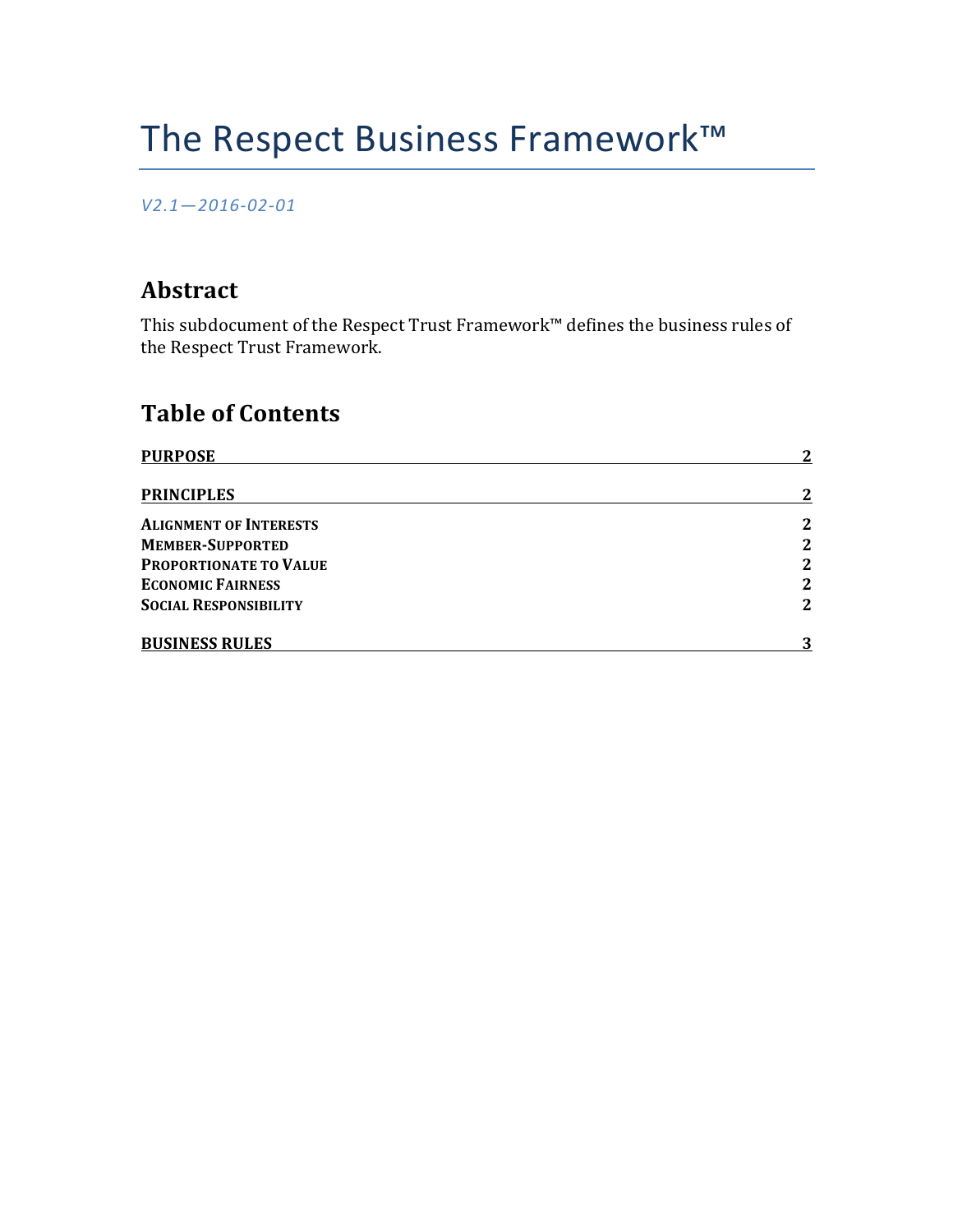### **Purpose**

The purpose of the Respect Business Framework is to define the business rules by which Members of the Respect Network shall cooperate to ensure both the shortterm and long-term economic health of the network.

## **Principles**

Following are the principles guiding the design of the Respect Business Framework.

#### **Alignment of Interests**

The first principle is that the Respect Business Framework must align the economic interests of Members and any other stakeholders to protect member data rather than to exploit it.

#### **Member-Supported**

The second principle is that if the Respect Network is to serve the interests of its members, it must be supported by the members and not by external parties with different economic interests. Every member should have an economic stake in the success of the network.

#### **Proportionate to Value**

The third principle is that the fees paid by Members should be in proportion to the value they receive.

#### **Economic Fairness**

The fourth principle is that the Respect Network is intended to serve all people and Organisations regardless of jurisdiction or financial means, so fees should be economically fair, and there should be no economic barrier to any person or any Organisation participating in the network.

#### **Social Responsibility**

The fifth principle is that to serve all Members, the Respect Network must also serve the diverse set of societies in which they live, and thus it shares the same social responsibilities as its Members in each of these contexts.